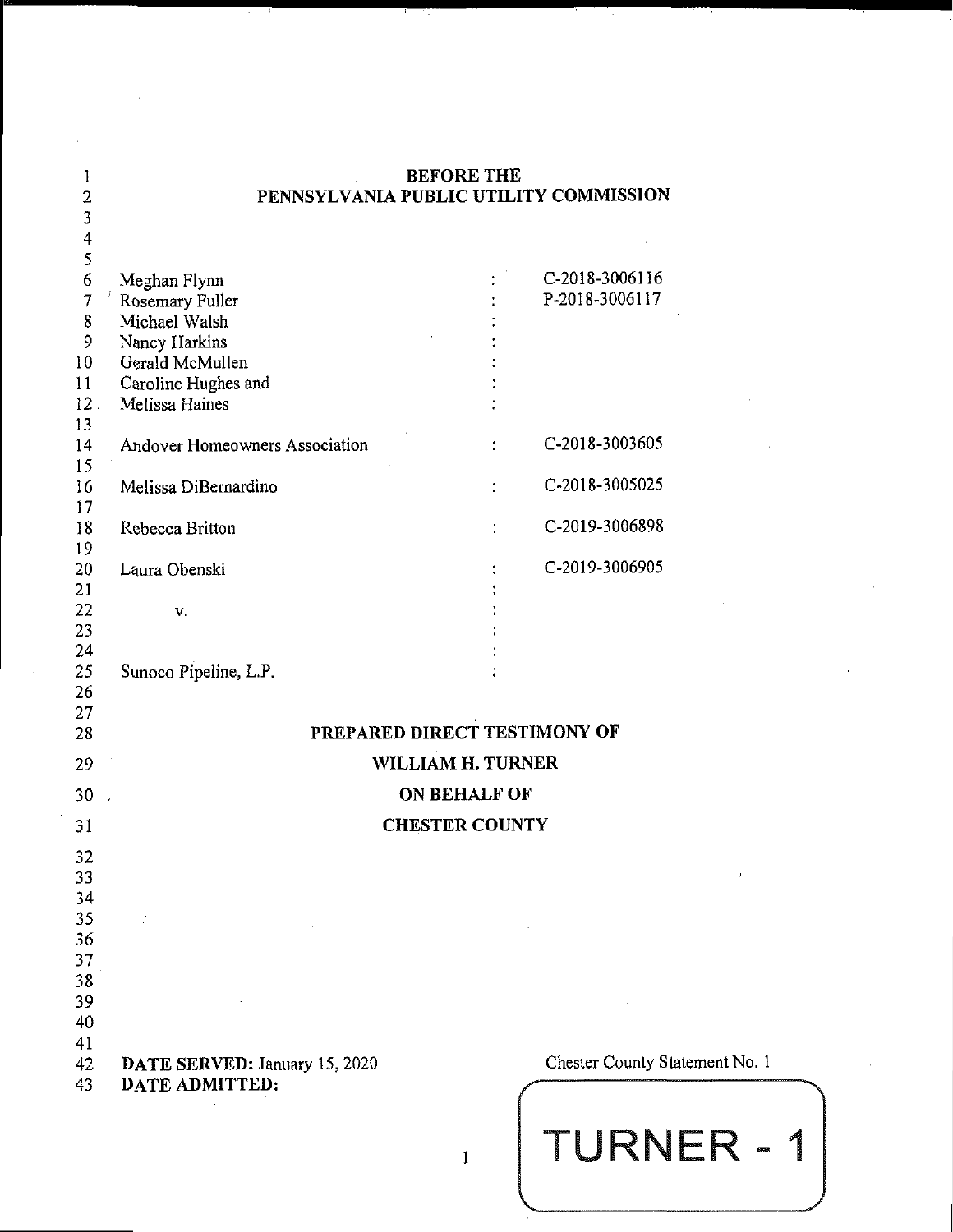| 1  | Q. | PLEASE STATE YOUR NAME AND BUSINESS ADDRESS FOR THE RECORD.                         |
|----|----|-------------------------------------------------------------------------------------|
| 2  | A. | My name is William H. Turner and my business address is 601 Westtown Road, Suite    |
| 3  |    | 012, West Chester, PA 19380.                                                        |
| 4  |    |                                                                                     |
| 5  | Q. | BY WHOM ARE YOU EMPLOYED AND IN WHAT CAPACITY?                                      |
| 6  | А. | I am employed by Chester County Department of Emergency Services (DES) as the       |
| 7  |    | Deputy Director for Emergency Management.                                           |
| 8  |    |                                                                                     |
| 9  | Q. | HOW LONG HAVE YOU BEEN THE DEPUTY DIRECTOR FOR EMERGENCY                            |
| 10 |    | <b>MANAGEMENT?</b>                                                                  |
| 11 | A. | I have been employed by DES since July 2011.                                        |
| 12 |    |                                                                                     |
| 13 | Q. | PLEASE DESCRIBE YOUR DUTIES AND RESPONSIBILITIES AS DEPUTY                          |
| 14 |    | DIRECTOR FOR DES.                                                                   |
| 15 | A. | I am primarily responsible to ensure that the County has an emergency management    |
| 16 |    | program that addresses planning, preparedness, prevention, mitigation, response and |
| 17 |    | recovery along with training for emergency-management coordinators and staff and    |
| 18 |    | community outreach.                                                                 |
| 19 |    |                                                                                     |
| 20 | Q. | PLEASE BRIEFLY STATE YOUR EDUCATION BACKGROUND AND                                  |
| 21 |    | <b>EMPLOYMENT EXPERIENCE.</b>                                                       |
| 22 | А. | In 2010 I received a BS in Business Management from West Chester University. I was  |
| 23 |    | an EMT for Main Line Health from 2005 until I graduated from West Chester in 2010.  |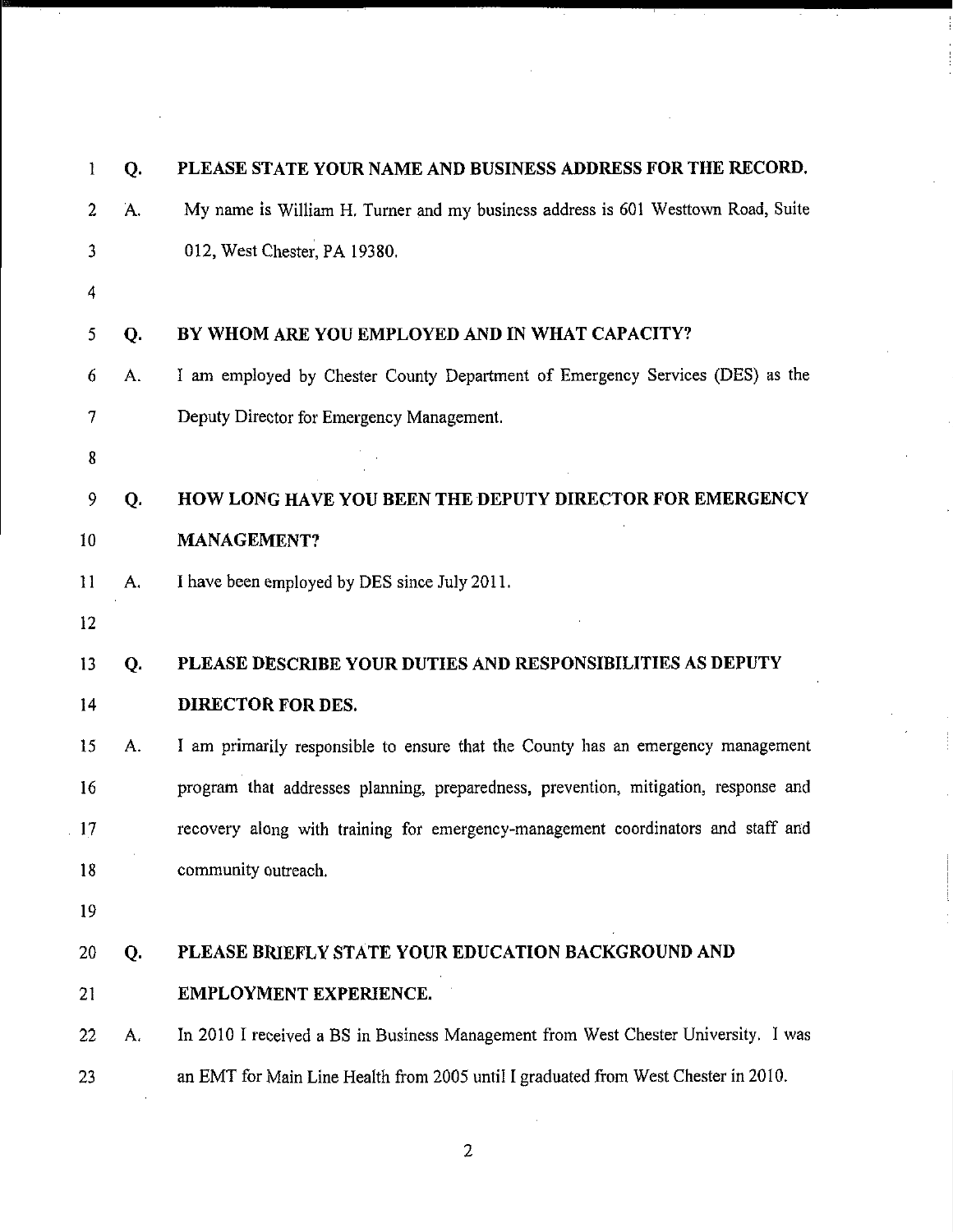# **Q. DO YOU HOLD ANY CERTIFICATIONS?**

 $\bar{z}$ 

| 2  | А. | Yes. I hold a Professional Level Certification from PEMA for Emergency Management.              |
|----|----|-------------------------------------------------------------------------------------------------|
| 3  |    | This is the highest certification of the three levels. I also hold a certification for Business |
| 4  |    | Continuity Professional from the Disaster Recovery Institute International which requires       |
| 5  |    | continued education courses annually. Finally, I am certified in continuity planning (i.e.      |
| 6  |    | how to keep governmental and emergency service on in an emergency situation).                   |
| 7  |    |                                                                                                 |
| 8  | Q. | ARE YOU AUTHORIZED TO TESTIFY ON BEHALF OF CHESTER COUNTY                                       |
| 9  |    | IN THIS PROCEEDING?                                                                             |
| 10 | A. | Yes.                                                                                            |
| 11 |    |                                                                                                 |
| 12 | Q. | WHAT IS THE PURPOSE OF YOUR TESTIMONY?                                                          |
| 13 | A. | I will provide an overview of Chester County's Emergency Operations Plan (EOP) and              |
| 14 |    | offer recommendations that Sunoco should implement to enhance public safety and                 |
| 15 |    | public education. The County strongly encourages Sunoco to become a better corporate            |
| 16 |    | citizen and be transparent regarding the pipeline operations.                                   |
| 17 |    |                                                                                                 |
| 18 | Q. | WHAT IS THE MISSION OF THE DEPARTMENT OF EMERGENCY                                              |
| 19 |    | <b>SERVICES?</b>                                                                                |
| 20 | A. | To promote and assist in providing safety and security to Chester County residents so           |
| 21 |    | they can work, live and grow in a healthy and safe community. Collaboration with                |
| 22 |    | pipeline operators whose facilities are located in the County is critical to accomplish our     |
| 23 |    | mission.                                                                                        |

 $\mathbb{R}^{\mathbb{Z}}$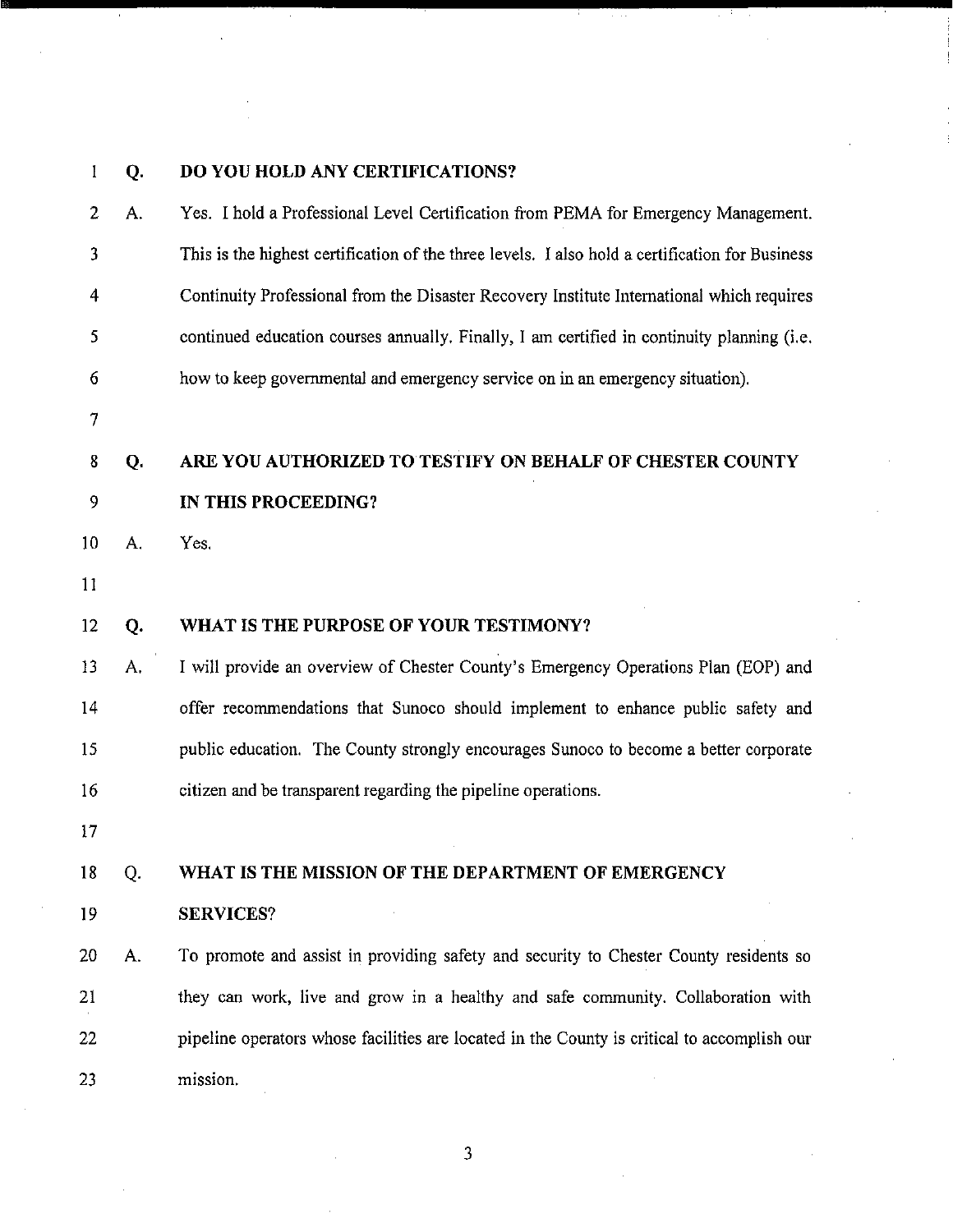| ı  | Q. | WHAT LEGISLATION GOVERNS THE COUNTY'S EMERGENCY                                    |
|----|----|------------------------------------------------------------------------------------|
| 2  |    | PREPAREDNESS?                                                                      |
| 3  | Α. | The Pennsylvania Emergency Management Service Code, Title 35, requires that every  |
| 4  |    | county and municipality in the Commonwealth have an EOP to protect the lives and   |
| 5  |    | property of the citizens of the county and municipalities as well as its visitors. |
| 6  |    |                                                                                    |
| 7  | Q. | WHAT ADMINISTRATIVE AGENCY HAS JURISDICTION OVER THE                               |
| 8  |    | <b>COUNTY'S EOP?</b>                                                               |
| 9  | A. | PEMA, the Pennsylvania Emergency Management Agency.                                |
| 10 |    |                                                                                    |
| 11 | Q. | DOES THE COMMONWEALTH HAVE A STATE EMERGENCY                                       |
| 12 |    | <b>OPERATIONS PLAN?</b>                                                            |
| 13 | А. | Yes. It is called the Pennsylvania State Emergency Operations Plan.                |
| 14 |    |                                                                                    |
| 15 | Q. | DOES THE COUNTY HAVE AN EMERGENCY OPERATIONS PLAN (EOP)?                           |
| 16 | Α. | Yes.                                                                               |
| 17 |    |                                                                                    |
| 18 | Q. | DOES EACH MUNICIPALITY IN THE COUNTY HAVE AN EOP?                                  |
| 19 | А. | Yes.                                                                               |
| 20 |    |                                                                                    |
| 21 | Q. | WHAT ROLE DOES THE COUNTY'S EOP SERVE IN RELATION TO THE                           |
| 22 |    | MUNICIPALITIES AND THE COMMONWEALTH EOP?                                           |

 $\hat{\mathcal{A}}$ 

 $\bar{z}$ 

 $\mathbb{R}^2$ 

 $\frac{1}{2}$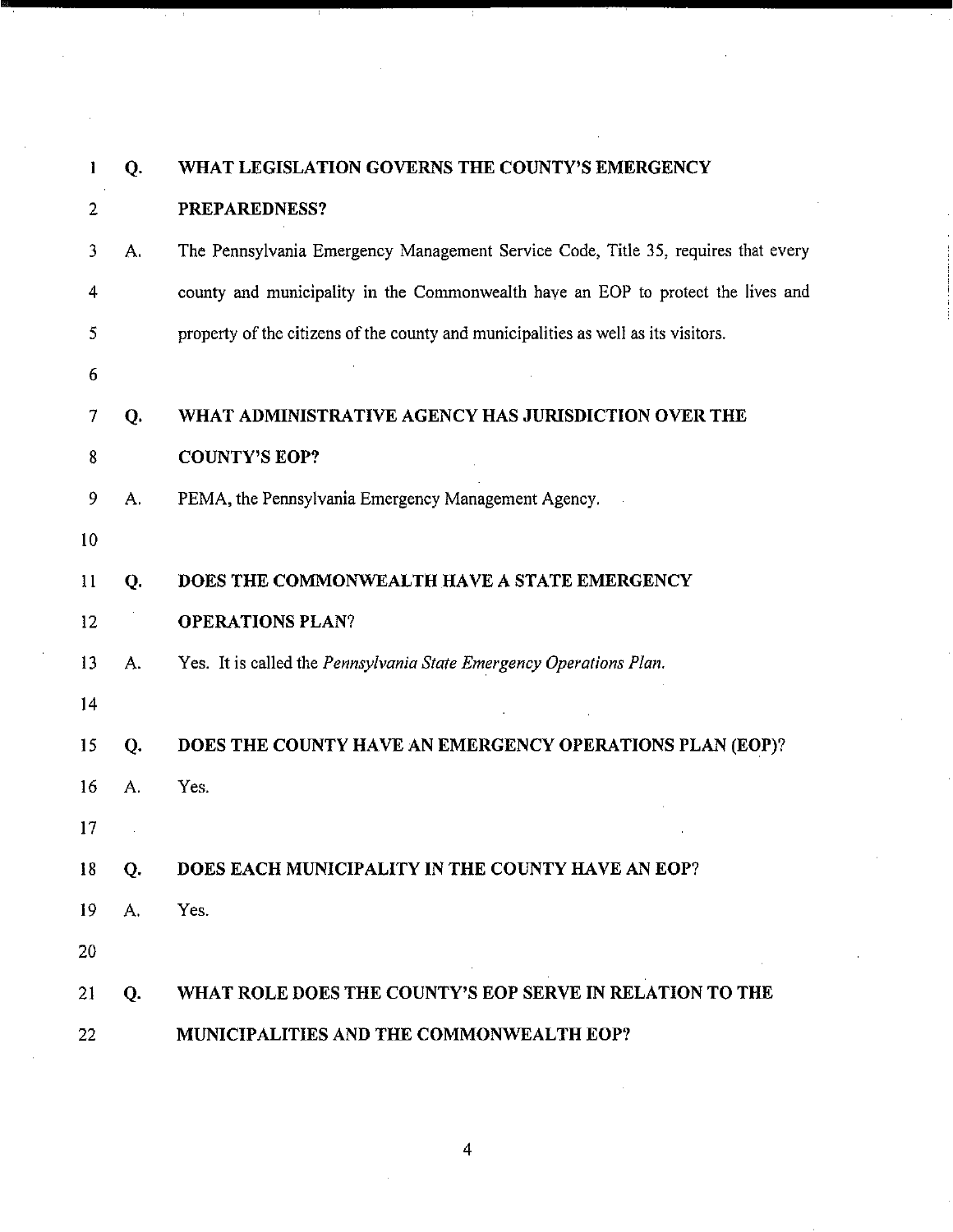| 1              | А. | The County EOP serves as a bridge between the county's and municipal EOPs and the          |
|----------------|----|--------------------------------------------------------------------------------------------|
| $\overline{2}$ |    | Pennsylvania State Emergency Operations Plan.                                              |
| 3              |    |                                                                                            |
| 4              | Q. | WHAT IS THE GOAL OF A SUCCESSFUL EOP FOR ACTIVE PIPELINES                                  |
| 5              |    | <b>LOCATED IN CHESTER COUNTY?</b>                                                          |
| 6              | А. | A plan where the operator timely notifies the County of any activity such as leak, routine |
| 7              |    | maintenance, training etc. so that the County can inform/warn the public in a timely       |
| 8              |    | manner.                                                                                    |
| 9              |    |                                                                                            |
| 10             | Q. | PLEASE DESCRIBE THE COUNTY'S EOP APPROACH.                                                 |
| 11             | A. | The County's EOP describes emergency response coordination procedures for Chester          |
| 12             |    | County and reflects the structure of emergency management throughout the                   |
| 13             |    | Commonwealth of Pennsylvania and the United States. The structure is based on the          |
| 14             |    | National Incident Management System (NIMS), which includes prescribed incident             |
| 15             |    | command systems used by local emergency responders. The EOP serves as an emergency         |
| 16             |    | management link between local municipalities and state government while incorporating      |
| 17             |    | the federal organizational concepts of the National Response Framework. Organizations      |
| 18             |    | and stakeholders representing individuals with disabilities and access and functional      |
| 19             |    | needs are engaged in emergency management planning efforts in Chester County by DES        |
| 20             |    | staff and partner departments.                                                             |
| 21             |    |                                                                                            |

Ŧ

 The EOP employs a functional, all-hazards approach to define the assistance the county is likely to need or provide during emergencies and disaster incidents. The approach is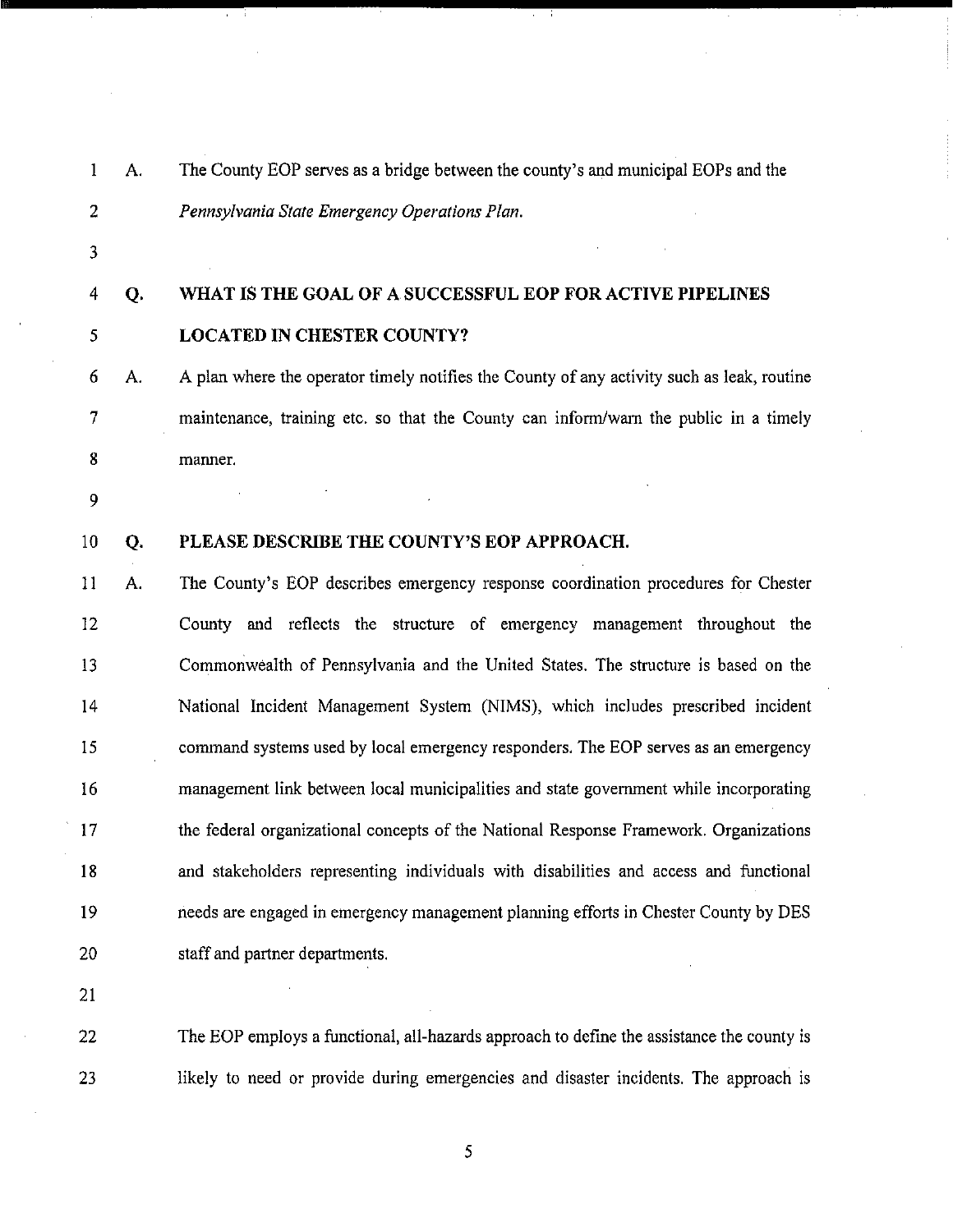| 1              |    | aligned with 15 Emergency Support Functions (ESFs), which are used to define                   |
|----------------|----|------------------------------------------------------------------------------------------------|
| $\overline{2}$ |    | responsibilities and tasks. In turn, the associated responsibilities and tasks are assigned to |
| 3              |    | specific positions in the Emergency Operations Center (EOC) but ESF positions are not          |
| 4              |    | used in the Chester County EOC. As a consequence, one EOC position may be                      |
| 5              |    | responsible for functions and tasks from more than one ESF, allowing the EOC's flexible        |
| 6              |    | structure to match staffing levels with actual demands.                                        |
| 7              |    |                                                                                                |
| 8              |    | The EOP is separated into three sections: (1) Basic Plan; (2) Position Annexes and (3)         |
| 9              |    | Notification and Resource Manual.                                                              |
| 10             |    |                                                                                                |
| $\mathbf{11}$  | Q. | PLEASE PROVIDE A SUCCINCT EXPLANATION OF THE BASIC PLAN.                                       |
| 12             | А. | The Basic Plan presents the planning assumptions, policies, and the concept of                 |
| 13             |    | operations that guide the responsibilities for emergency coordination activities, including    |
| 14             |    | prevention, protection, response, recovery and mitigation in Chester County. It contains       |
| 15             |    | overarching structures and assigns responsibilities to various organizations.                  |
| 16             |    |                                                                                                |
| 17             | Q. | PLEASE PROVIDE A SUCCINCT EXPLANATION OF POSITION ANNEXES.                                     |
| 18             | A. | The Position Annexes describe the mission, concept of operations, and responsibilities of      |
| 19             |    | each Emergency Operations Center (EOC) position. Each annex establishes position-              |
| 20             |    | specific roles, responsibilities, and tasks, ensuring a clear understanding of each            |
| 21             |    | position's purpose and duties. Each annex also includes position-specific job aids,            |
| 22             |    | including functional checklists for initial, continuing, and demobilization operational        |
| 23             |    | periods. The singular nature of each emergency does not allow these checklists to be fully     |
|                |    |                                                                                                |
|                |    | 6                                                                                              |

 $\sim 30\,M_\odot$ 

T.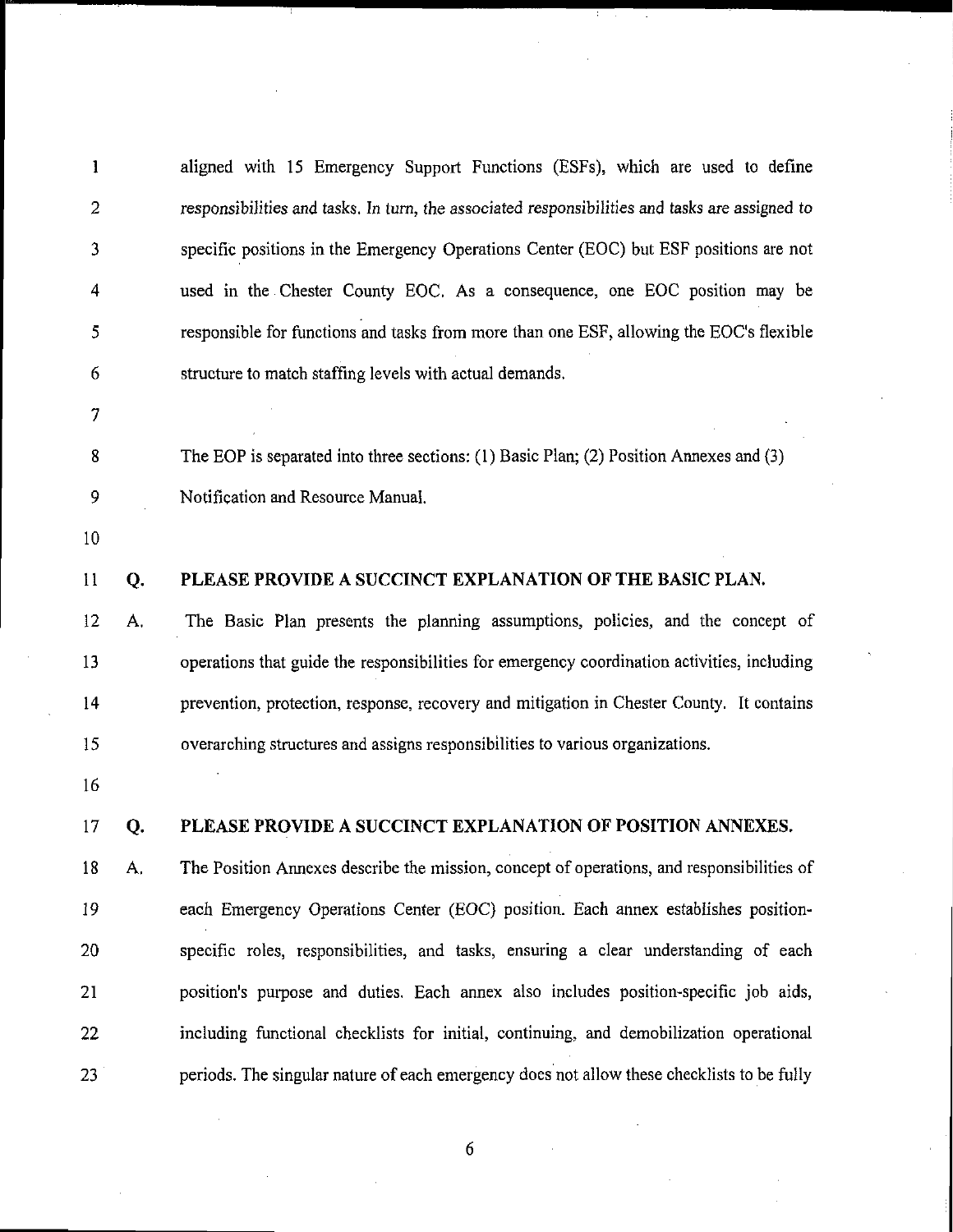| 1              |    | encompassing; however, they provide baseline tasks based on the specific duties of each    |
|----------------|----|--------------------------------------------------------------------------------------------|
| $\overline{2}$ |    | EOC position.                                                                              |
| 3              |    |                                                                                            |
| 4              |    | The annexes are organized according to the Chester County EOC organizational structure:    |
| 5              |    | Policy Group, Command, Emergency Services Coordination Section, Planning/Situational       |
| 6              |    | Awareness Section, Resource Support Section, and Human Services Coordination Section.      |
| $\overline{7}$ |    |                                                                                            |
| 8              | Q. | PLEASE PROVIDE A SUCCINCT EXPLANATION OF NOTIFICATION AND                                  |
| 9              |    | RESOURCE MANUAL.                                                                           |
| 10             | A. | The Notification and Resource Manual (NARM) contains lists of resources, facilities,       |
| 11             |    | personnel, equipment, and supplies available to the county, along with contact             |
| 12             |    | information to procure each resource for use during an emergency. Due to the regular       |
| 13             |    | changes of resource and contact information, this information is maintained electronically |
| 14             |    | and not in hard copy format. The NARM is not subject to the Right-to-Know Law and is       |
| 15             |    | not available to the public.                                                               |
| 16             |    |                                                                                            |
| 17             | Q. | IS THE COUNTY PROPOSING ANY RECOMMENDATION THAT THE                                        |
| 18             |    | <b>COMMISSION DIRECT SUNOCO TO IMPLEMENT FOR THE MARINER</b>                               |
| 19             |    | PIPELINE PROJECTS?                                                                         |
| 20             | A. | Yes. The County believes that Sunoco can and should be required to do the following:       |
| 21             |    | (1) enhance public warning, (2) provide detailed information regarding its infrastructure  |
| 22             |    | to the County, (3) assist in the development of an evacuation plan for use by              |

 $\bar{\gamma}$ 

Ŧ

 $\bar{z}$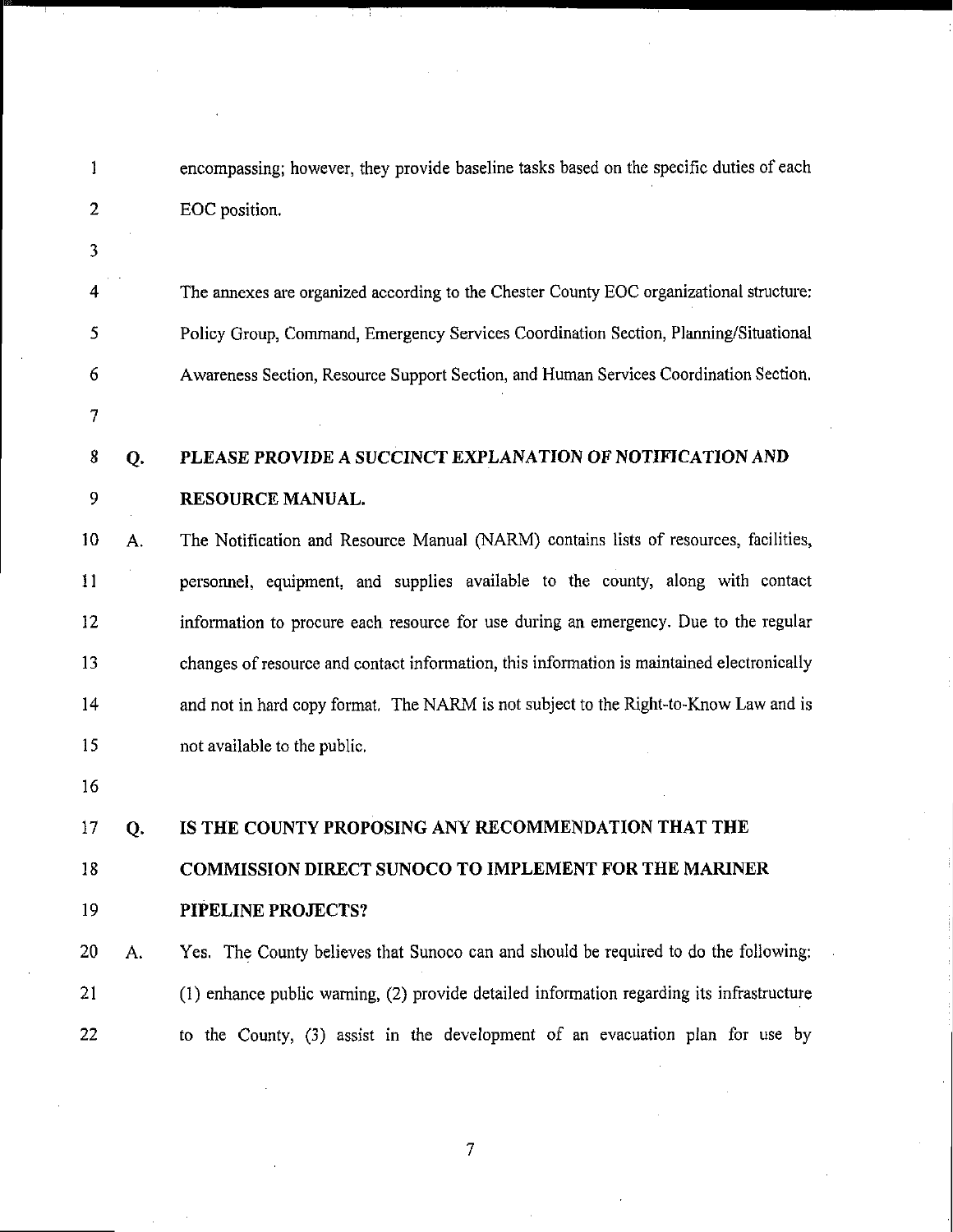municipalities with concept of how evacuation would occur, (4) create a public outreach and public education program and (5) fund more training for first responders.

- 
- 

# **Q. WHAT RECOMMENDATION DOES THE COUNTY PROPOSE TO ENHANCE THE WARNING TO THE PUBLIC?**

A. The County recommends the following:

 $\alpha$  .

 • Sunoco should install monitoring devices that integrate with public warning devices (such as feed into a siren) to improve notification to the community. This is currently being done for utilities with nuclear plants in the County.

 • Sunoco should integrate direct connection from pipeline control centers with the County's 911 communications center. This will allow faster notification for emergency response and public warning in an emergency.

 systems to be used during a pipeline emergency and develop emergency classification levels which are specifically designed to make the public aware ofthe situation. Sunoco should develop standard notification templates for public warning

 and gasses to allow for quick identification of a release or spill to enhance detection and notification to the public. • Sunoco should add an odorant and die to all odorless and/or colorless liquids

- As technological improvements develop, Sunoco should install intrinsically 20 safe (i.e. certified no to create a spark) warning devices, along the pipeline right of way, which would notify the public of a leak, emergency, or potential danger along the pipeline. Currently there are such devices installed on the valves along the pipeline.
-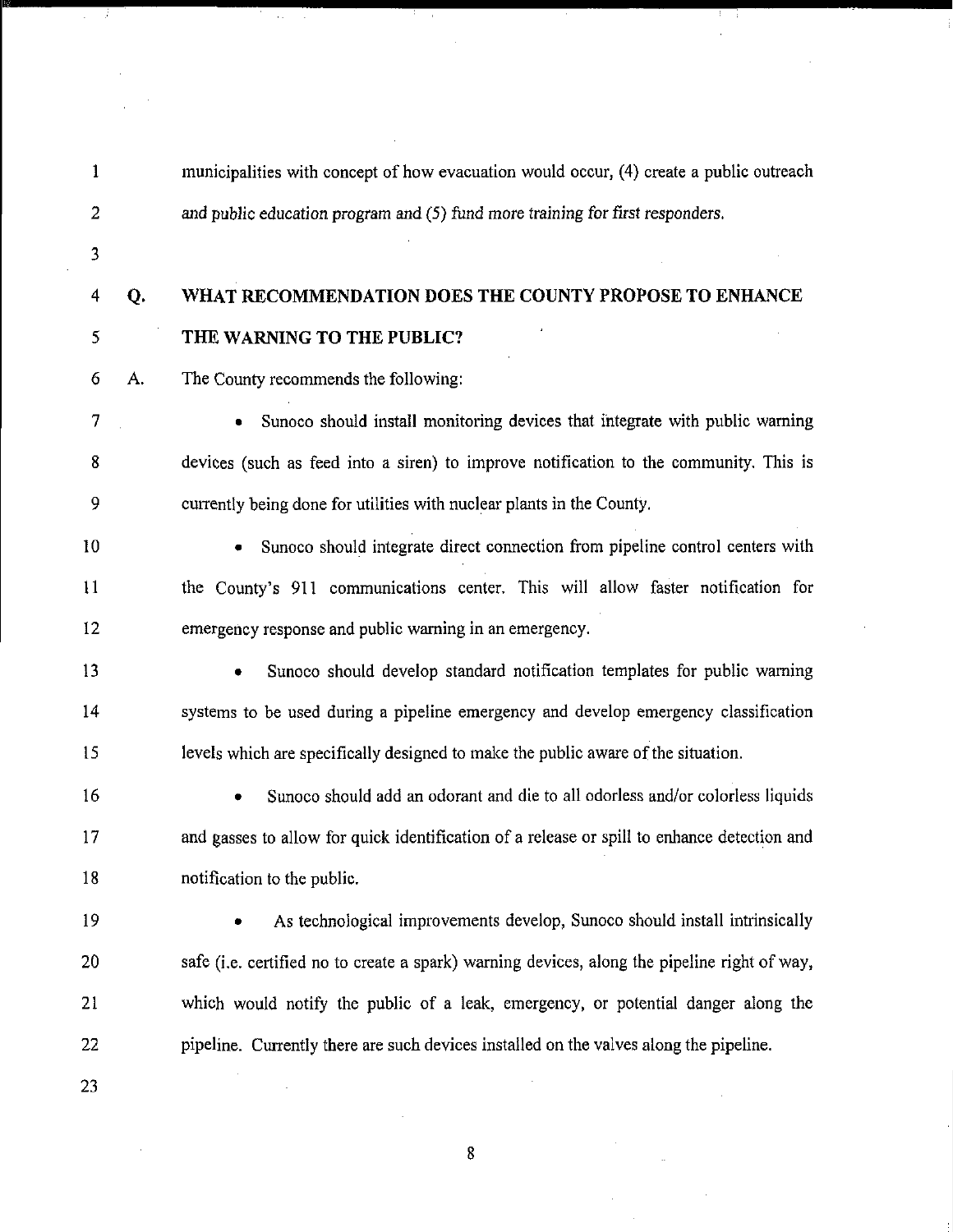| l  | Q. | <b>REQUESTED</b><br><b>YOUR</b><br><b>PROFESSIONAL</b><br><b>OPINION</b><br><b>WILL</b><br><b>THIS</b><br>IN |
|----|----|--------------------------------------------------------------------------------------------------------------|
| 2  |    | RECOMMENDATIONS ENHANCE PUBLIC SAFETY?                                                                       |
| 3  | A. | Yes. The public safety will be enhanced as a result of the County having timely, specific                    |
| 4  |    | detailed information regarding the pipeline activities so a consistent and clear message                     |
| 5  |    | can be provided to the public.                                                                               |
| 6  |    |                                                                                                              |
| 7  | Q. | WHAT RECOMMENDATION DOES THE COUNTY PROPOSE TO ENHANCE                                                       |
| 8  |    | THE All HAZARDS PLANNING APPROACH?                                                                           |
| 9  | А. | The County recommends the following:                                                                         |
| 10 |    | • Sunoco has the technical expertise regarding the pipeline operations and should                            |
| 11 |    | provide detailed information and assistance with the creation of specific annexes or plans                   |
| 12 |    | so that state, county, and local emergency services organizations can be better prepared                     |
| 13 |    | for the specific hazards of pipeline emergencies in their communities.                                       |
| 14 |    | . As a critical stakeholder, Sunoco should provide local emergency planning                                  |
| 15 |    | assistance to local emergency management partners that could consist of dedicated                            |
| 16 |    | employee(s) and or funding to support additional employees.                                                  |
| 17 |    | Sunoco must be required to notify not only the County but all municipalities in                              |
| 18 |    | Chester County of anticipated, scheduled or commenced work done in Chester County.                           |
| 19 |    | Sunoco must be required to notify County officials, in advance, of any pipeline                              |
| 20 |    | activity, such as simulations, testing, routine maintenance, repairs etc.                                    |
| 21 |    | Chester County recommends that the notification process used by the nuclear                                  |
| 22 |    | power stations be replicated for Hazardous Liquid utilities. Based on its experience with                    |

 $\hat{\boldsymbol{\beta}}$ 

 $\overline{\phantom{a}}$ 

 $\bar{z}$ 

 $\hat{\boldsymbol{\beta}}$ 

 $\hat{\mathcal{A}}$ 

 $\frac{1}{2}$ 

 $\frac{1}{2}$ 

 $\hat{\boldsymbol{\theta}}$ 

 $\bar{\psi}$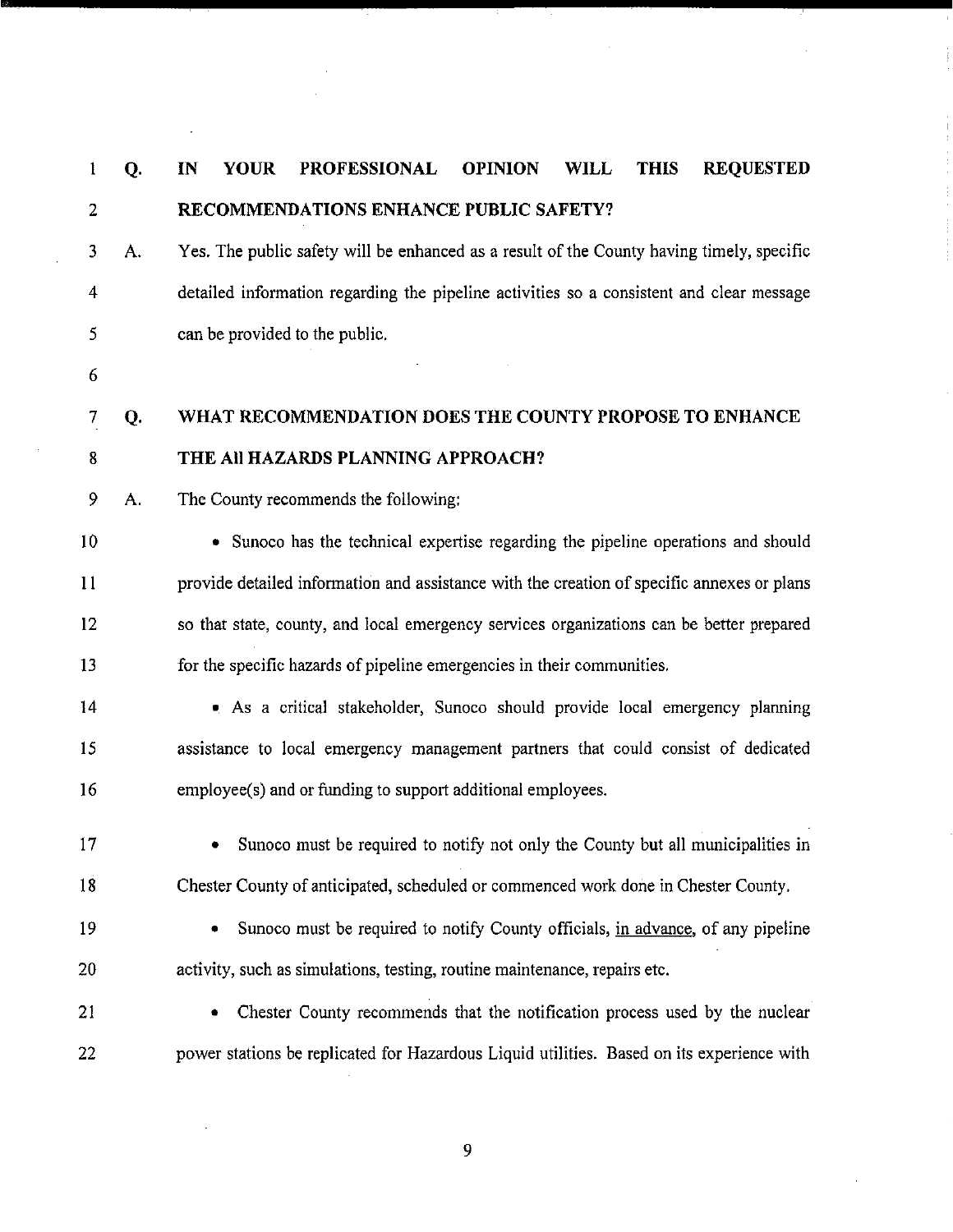| 1  |    | the Limerick Nuclear Plant Generating Station, Chester County strongly urges the         |
|----|----|------------------------------------------------------------------------------------------|
| 2  |    | Commission to adopt a process                                                            |
| 3  |    |                                                                                          |
| 4  | Q. | ARE YOU AWARE OF ANY UTILITY THAT IS PROVIDING FUNDING TO                                |
| 5  |    | SUPPORT ADDITIONAL EMPLOYEES?                                                            |
| 6  | A. | Yes. Exelon funds a full-time position with responsibilities to plan exclusively for an  |
| 7  |    | emergency involving either the Limerick or Peach Bottom nuclear plants.                  |
| 8  |    |                                                                                          |
| 9  | Q. | IN YOUR PROFESSIONAL OPINION WILL THE REQUESTED                                          |
| 10 |    | RECOMMENDATIONS ENHANCE THE AII HAZARDS PLANNING                                         |
| 11 |    | <b>APPROACH?</b>                                                                         |
| 12 | А. | Yes. A dedicated pipeline planner would benefit the County since the planner would       |
| 13 |    | address the unique and specific needs of the municipalities and the public in a pipeline |
| 14 |    | emergency.                                                                               |
| 15 |    |                                                                                          |
| 16 | Q. | WHAT RECOMMENDATION DOES THE COUNTY PROPOSE TO ENHANCE                                   |
| 17 |    | <b>EVACUATION PLANNING?</b>                                                              |
| 18 | A. | The County recommends the following:                                                     |
| 19 |    | • Sunoco is the subject matter expert regarding a pipeline emergency and as a            |
| 20 |    | critical stakeholder must do more than "check the boxes" to show that they are a good    |
| 21 |    | corporate citizen.                                                                       |
| 22 |    | Sunoco needs to develop, in cooperation with state, county, and local emergency          |
| 23 |    | services and municipalities evacuation and shelter in place plans or annexes to the EOP  |

 $\bar{z}$ 

 $\bar{\gamma}$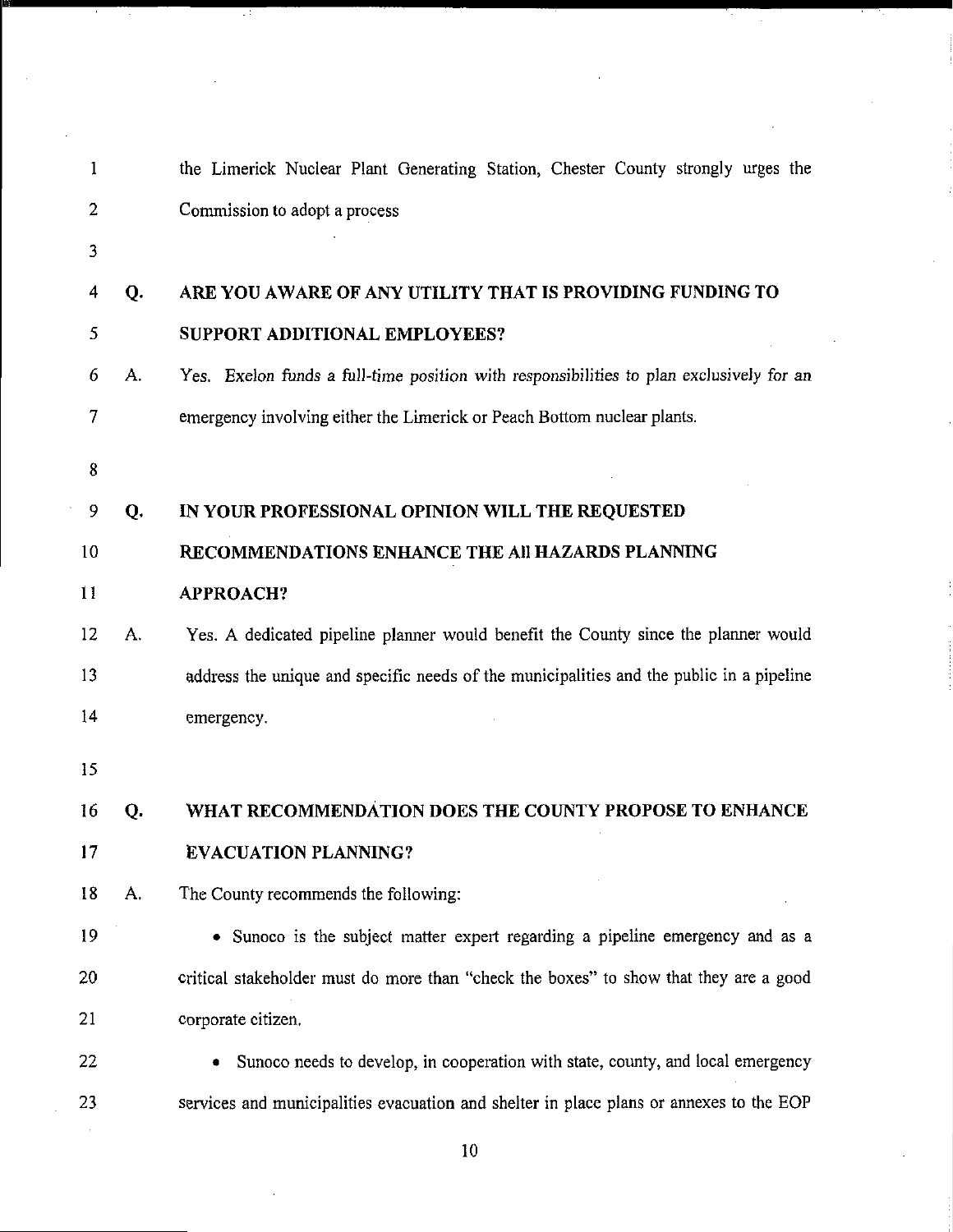for each county, municipality, neighborhood, high-occupancy structure, high-hazard area, school, hospital, church, public gathering place, or any other area or parcel that may need assistance or direction evacuating during a pipeline emergency.

 • Sunoco should have regular and ongoing training, exercises, and community outreach / public education to anyone who may be impacted (directly or indirectly) by an evacuation or shelter in place order. Currently, Sunoco may be "checking the boxes" that complies with existing law, but it is generic and provide minimal information to the public.

 • Sunoco should be required to maintain a comprehensive database of pipeline information and to provide this information to DES including:

- a. Maps of all transmission lines listing material moved, pipeline diameter, mainline valve locations and maximum operating pressures (MOP), and maximum allowable operating pressure (MAOP).
- b. Information about the location of any anomalies that merit pressure reduction in the pipeline and the presence of "immediate", "60-day" or "180-day" repair conditions for liquid pipelines or "immediate" or "one-year" repair conditions for gas pipelines.
- 

# **Q. IN YOUR PROFESSIONAL OPINION WILL THE REQUESTED**

#### **RECOMMENDATIONS ENHANCE EVACUATION PLANNING?**

- A. Yes.
-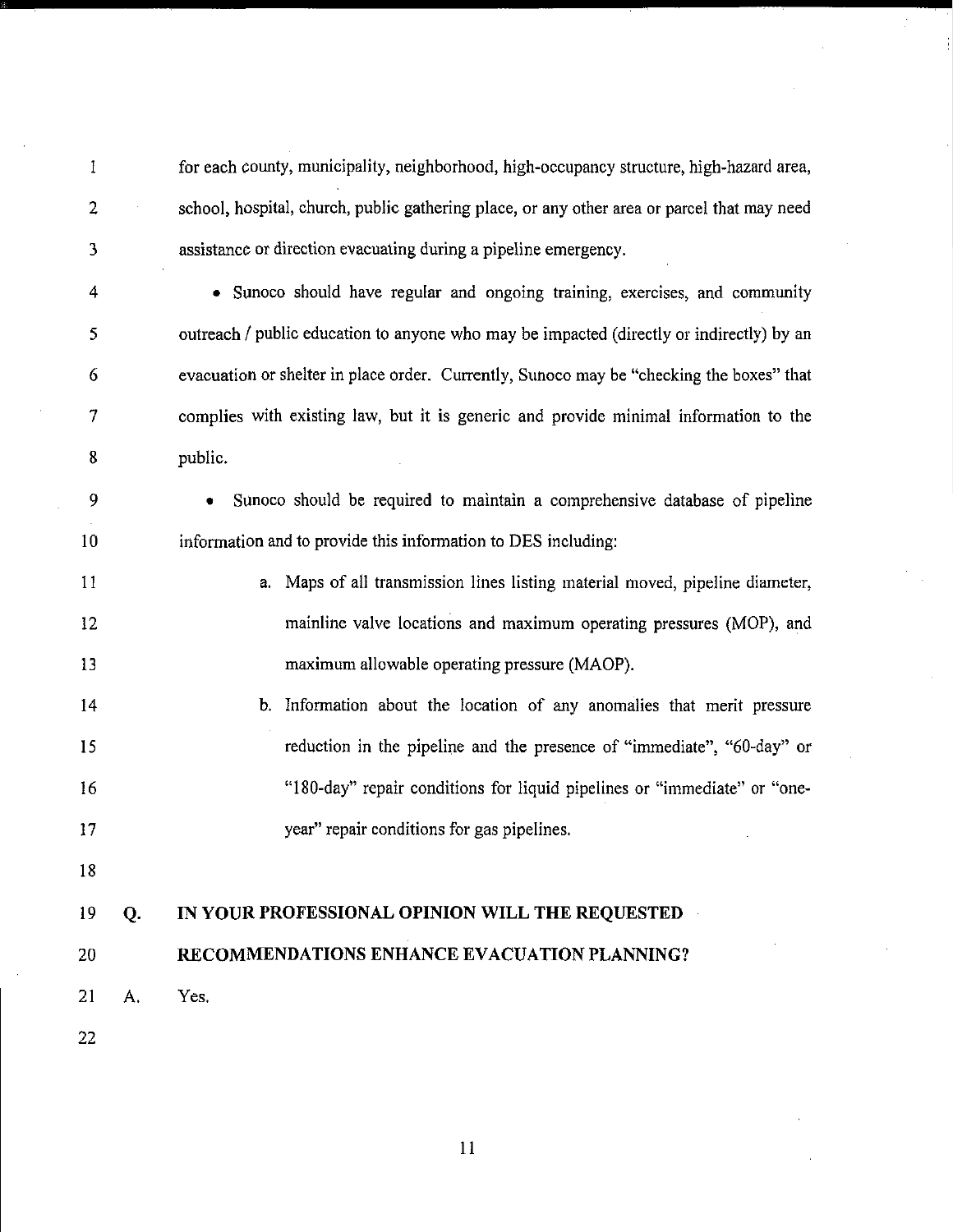| $\mathbf{1}$   | Q. | HAS SUNOCO SHARED ITS EMERGENCY MANAGEMENT SERVICES PLAN                                    |
|----------------|----|---------------------------------------------------------------------------------------------|
| $\overline{2}$ |    | WITH THE COUNTY?                                                                            |
| 3              | A. | Unlike other active pipeline operators in the County, we had to essentially beg for         |
| 4              |    | Sunoco to share its written Emergency Management Services Plan with the County.             |
| 5              |    |                                                                                             |
| 6              | Q. | WHAT IS THE COUNTY'S OBLIGATION TO PROTECT INFORMATION                                      |
| 7              |    | REGARDING ACTIVE PIPELINE OPERATORS?                                                        |
| 8              | A. | The County takes its obligation to protect confidential and proprietary information very    |
| 9              |    | seriously. As with the plans for other active operators, the County has a process in place  |
| 10             |    | to protect that information.                                                                |
| 11             |    |                                                                                             |
| 12             | Q. | HAS SUNOCO SHARED ITS RISK ASSESSMENT WITH THE COUNTY?                                      |
| 13             | А. | Sunoco provided the County with a briefing on their risk assessment, but they have not      |
| 14             |    | shared the document in its entirety. Sunoco should be required to identify threats that can |
| 15             |    | cause a failure on the pipeline segment in High Congestion Areas and what assessment        |
| 16             |    | method (smart pigs, hydrotesting, direct assessment or other technology) is used to         |
| 17             |    | evaluate and address threats n a timely manner.                                             |
| 18             |    |                                                                                             |
| 19             | Q. | WHAT RECOMMENDATION DOES THE COUNTY PROPOSE TO ENHANCE                                      |
| 20             |    | PUBLIC EDUCATION AND AWARENESS OF WHAT TO DO DURING                                         |
| 21             |    | PIPELINE EMERGENCY?                                                                         |
| 22             | A. | Sunoco must correct its lack of physical presence regarding public outreach and             |
| 23             |    | education in Chester County. Any public outreach and education must be specific to the      |
|                |    |                                                                                             |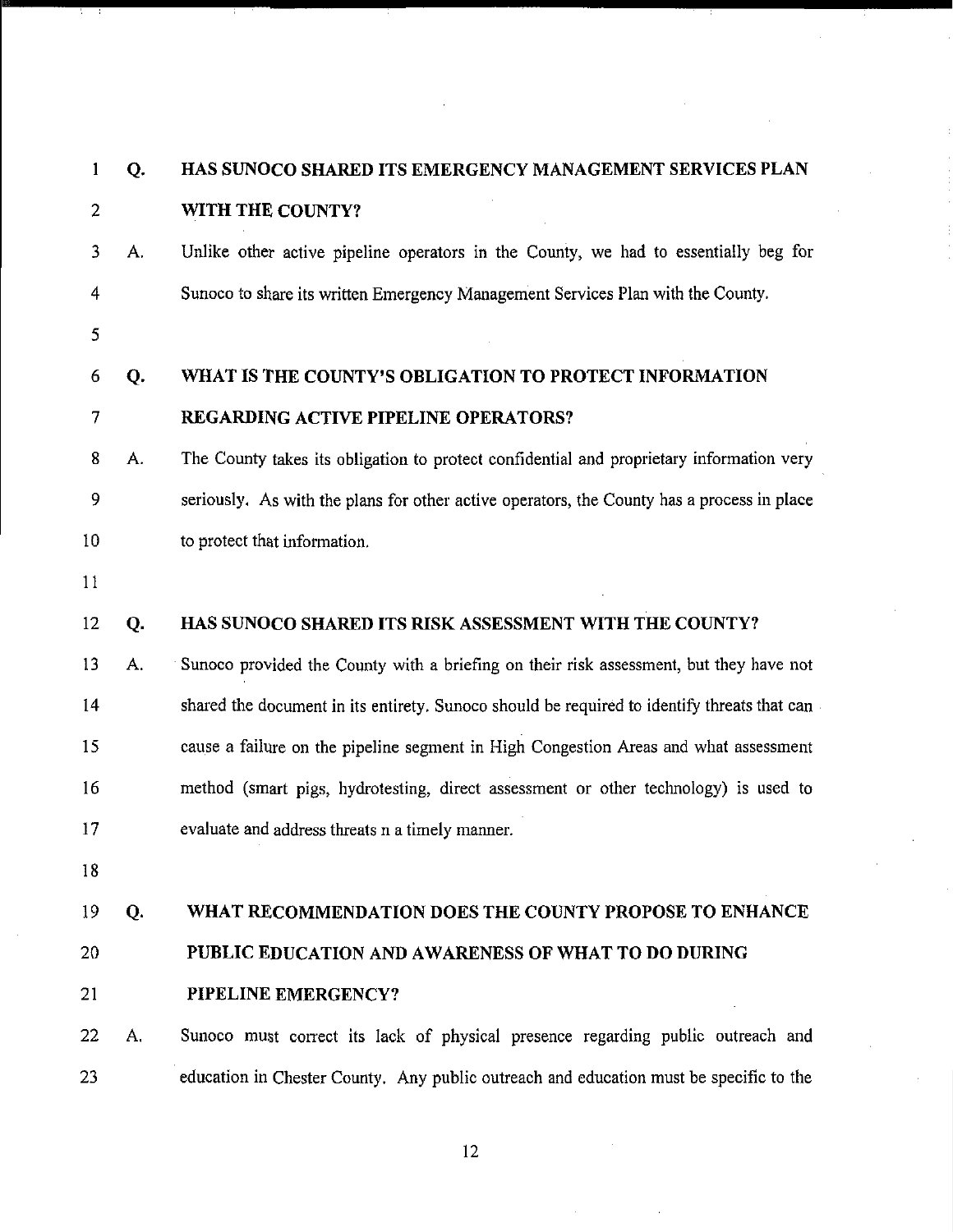| 1  |    | the neighborhoods, streets, and houses potentially affected. The public outreach and/or    |
|----|----|--------------------------------------------------------------------------------------------|
| 2  |    | education program should not be generic as "one size fits all "generic approach across     |
| 3  |    | Sunoco's footprint in the Commonwealth:                                                    |
| 4  |    | • Create a more robust public outreach and public education program to inform the          |
| 5  |    | public about what to expect during training or routine maintenance as well as what to do   |
| 6  |    | in a pipeline emergency.                                                                   |
| 7  |    | • Work with the local communities to educate the public of the options to shelter in       |
| 8  |    | place or evacuate providing clear and consistent message. This will permit all residents   |
| 9  |    | to discuss and create responsible an individual plan for their family regarding sheltering |
| 10 |    | in place and evacuation.                                                                   |
| 11 |    | • Enhance planning funding/resources for pipeline emergencies.                             |
| 12 |    |                                                                                            |
| 13 | Q. | IN YOUR PROFESSIONAL OPINION WILL THE REQUESTED                                            |
|    |    |                                                                                            |
| 14 |    | RECOMMENDATIONS ENHANCE PUBLIC EDUCATION AND AWARENESS?                                    |
| 15 | А. | Yes. By working together, the stakeholders can create factors for consideration for each   |
| 16 |    | individual plan and provide consistent information to better educate/ inform the public.   |
| 17 |    |                                                                                            |
| 18 | Q. | WHAT RECOMMENDATION DOES THE COUNTY PROPOSE TO ENHANCE                                     |
| 19 |    | THE SERVICES PROVIDED BY FIRST RESPONDERS?                                                 |
| 20 | А. | The County recommends the following:                                                       |
| 21 |    | • Sunoco should meet with all fire, police, EMS, and Hazmat departments                    |

 $\mathcal{F}^{\mathcal{G}}_{\mathcal{G}}(x)$